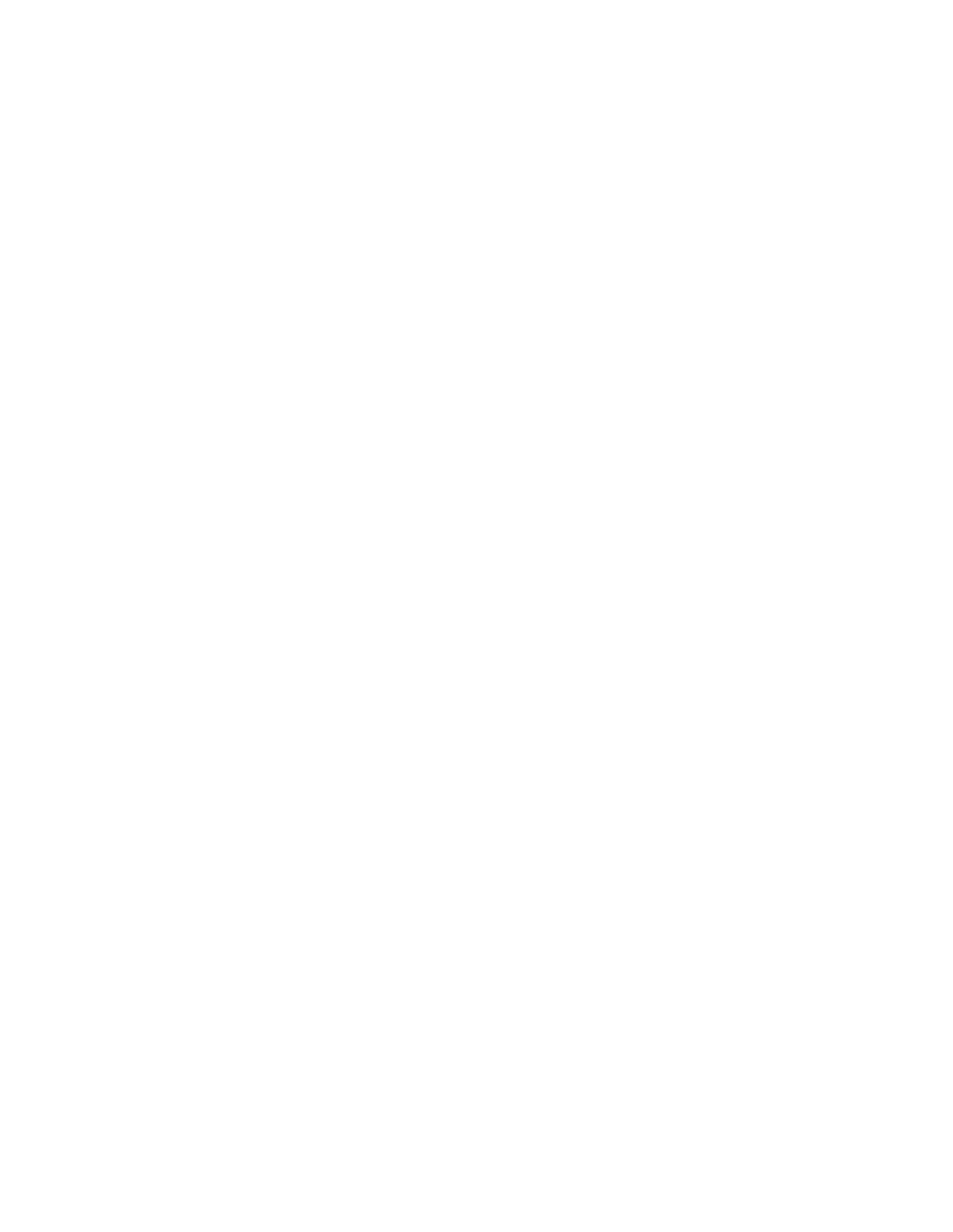#### **External-Evaluation: A Collaborative Approach towards School Improvement**

External-Evaluation of schools is considered as comprehensive process of providing external lens on recognition of its strengths and consensus on areas for development. It is complimentary to the selfevaluation process. It follows as a corollary to self-evaluation, so as to ensure that the two approaches work in synergy. A collaborative external-evaluation process aims to bring transparency, accuracy, and builds a better understanding of the overall school improvement process.

### **Objectives**

The objectives of the External-Evaluation of schools are:

- To review school performance to validate, complement and supplement the School Self-Evaluation, thereby helping the school to identify its 'Strengths' and 'Areas of Improvement'
- To highlight innovative, creative and best practices of the school
- To support the school to identify its prioritization for incremental improvement of the school performance
- To facilitate the school to develop an action plan and support towards improvement in an incremental and sustainable manner.

#### **Instructions for External Evaluators**

#### **Pre-Evaluation Phase**

- Developing in-depth understanding of;
	- I. 'School Standards and Evaluation Framework'
	- II. 'Guidelines for Self and External-Evaluation'
	- III. Available School Self-Evaluation Dashboard

#### **Evaluation Phase**

- **Briefing Meeting**
- Sharing evidences by the schools on seven key domains (46 Core Standards)
- Analysis and review of judgments (professional decisions) made by schools
- Learning Walk and Classroom Observation for collecting additional evidences
- Review of 'School Improvement/ Development Plan'
- Prioritisation of 'Areas of Improvement' and 'Action Taken' by the school for change management

#### **Post Evaluation and Report Submission**

- Uploading of the External-Evaluation report
- Discussion with school, looking back and ahead:
	- I. Revise recent years' School self-evaluation report
	- II. Support schools in prioritized areas for effective implementation of School Improvement/ Development Plan
- Follow-up and Monitoring: Periodic follow-up (every six-months)

#### **Revisiting**

Identification of gaps between self and external-evaluation reports (at the beginning of the second cycle of external-evaluation)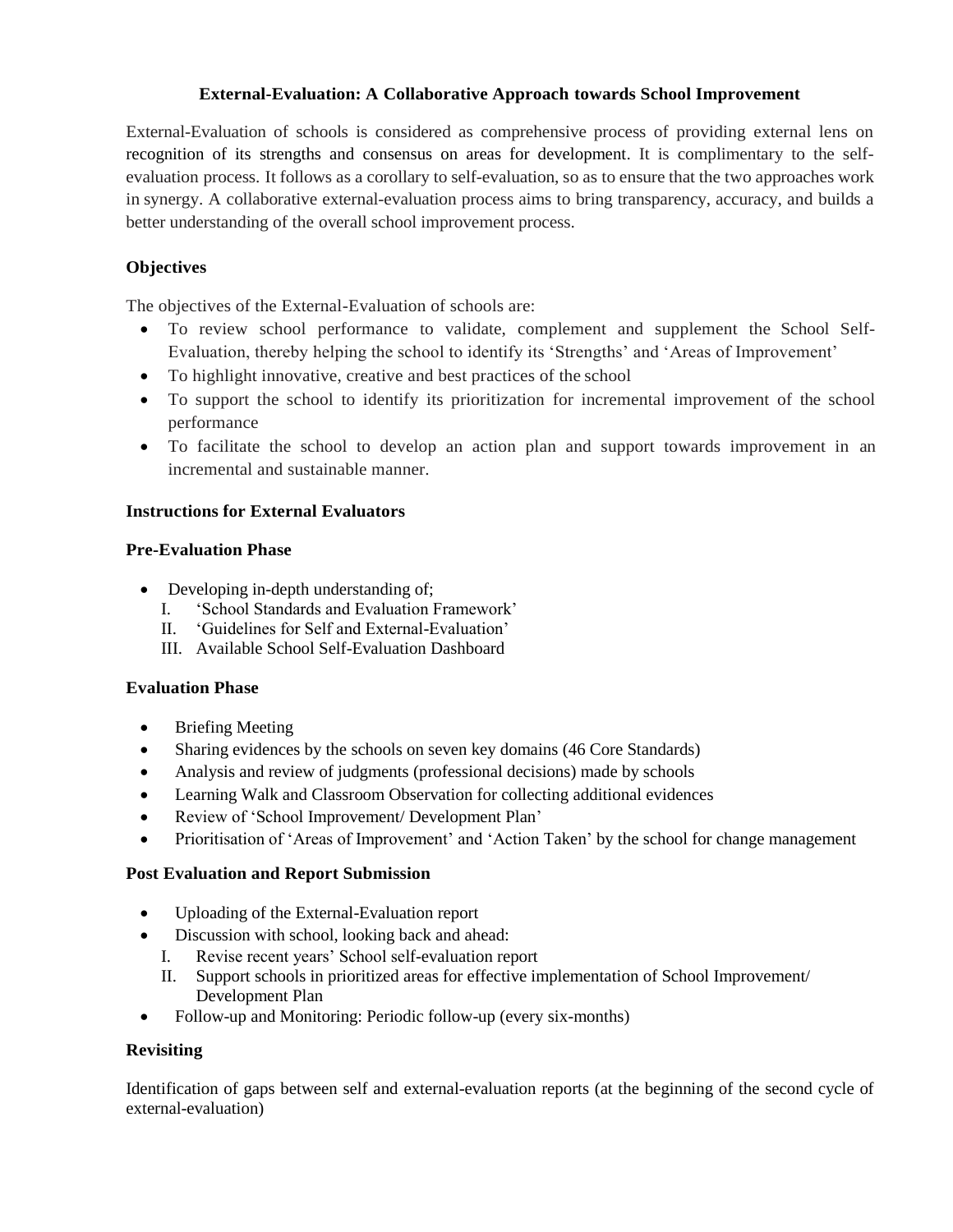#### **External-Evaluation Dashboard**



| <b>Basic Information</b>                         | <b>Remarks</b> |  |  |  |  |
|--------------------------------------------------|----------------|--|--|--|--|
| <b>Learners' Profile &amp; Learning Outcomes</b> |                |  |  |  |  |
| Demographic Profile                              |                |  |  |  |  |
| Class wise Annual Attendance Rate                |                |  |  |  |  |
| Learning Outcomes (Annual/Consolidated Reports)  |                |  |  |  |  |
| Performance in Key Subject (Annual)              |                |  |  |  |  |
| <b>Teachers' Profile</b>                         |                |  |  |  |  |
| Number of Teacher in each category               |                |  |  |  |  |
| Teachers' Attendance                             |                |  |  |  |  |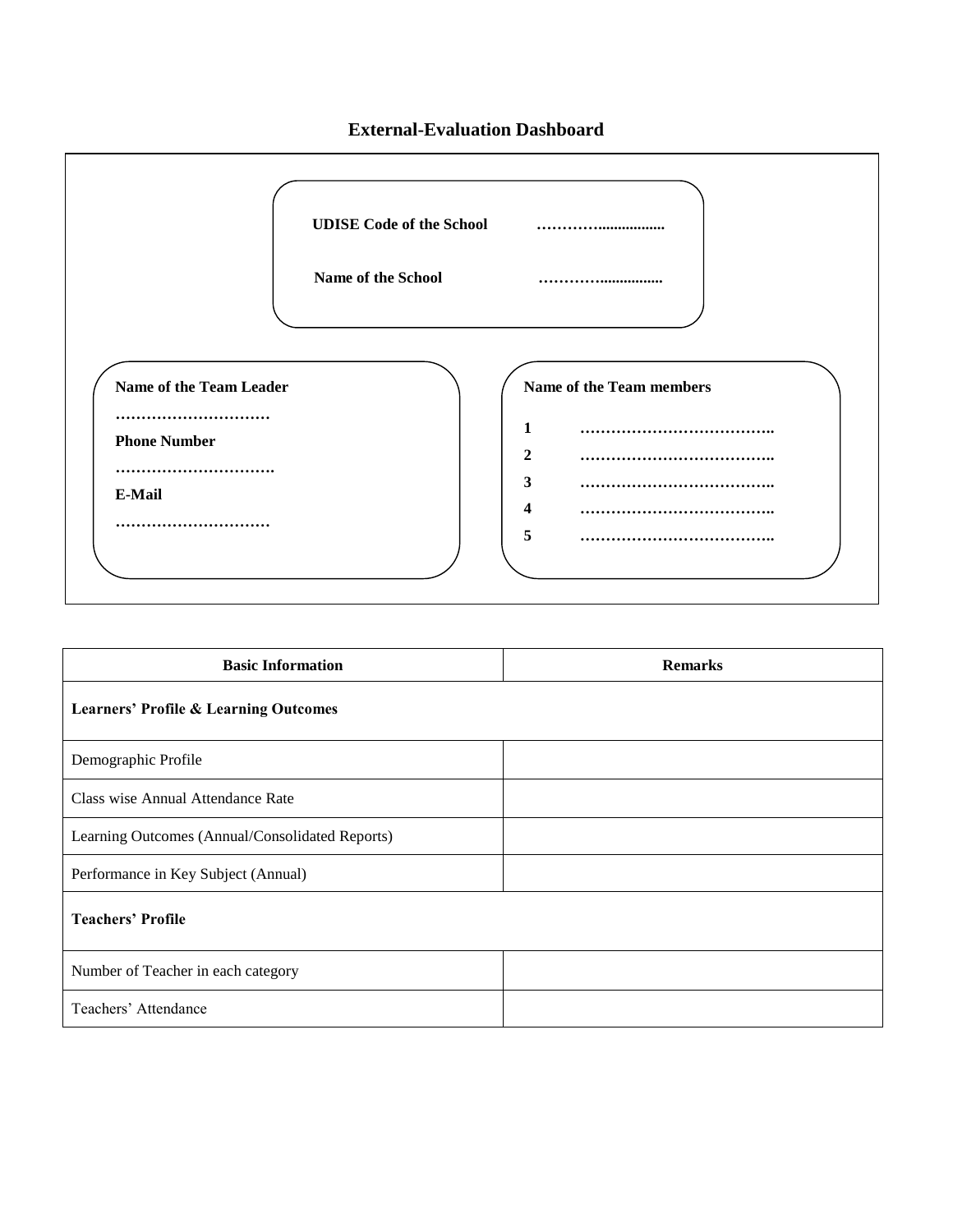## **SCHOOL EVALUATION COMPOSITE MATRIX**

| DOMAIN I: Enabling Resources of School: Availability, Adequacy and Quality and Usability |                                                              |                    |  |                                                                                                         |                                                                      |  |  |
|------------------------------------------------------------------------------------------|--------------------------------------------------------------|--------------------|--|---------------------------------------------------------------------------------------------------------|----------------------------------------------------------------------|--|--|
|                                                                                          | <b>Availability</b>                                          | <b>Quality</b> and |  |                                                                                                         | <b>Examining the Prioritized area</b>                                |  |  |
|                                                                                          | and Adequacy<br><b>Usability</b><br>Level 1/Level 2/ Level 3 |                    |  | <b>Not Applicable</b><br>(N/A)                                                                          | of Improvement by the school<br>(Low/Medium/High)<br>Remarks, if any |  |  |
| <b>School Premises</b>                                                                   |                                                              |                    |  |                                                                                                         |                                                                      |  |  |
| Playground and Sports Equipment /<br>Materials                                           |                                                              |                    |  |                                                                                                         |                                                                      |  |  |
| <b>Classrooms and Other Rooms</b>                                                        |                                                              |                    |  |                                                                                                         |                                                                      |  |  |
| <b>Electricity and Gadgets</b>                                                           |                                                              |                    |  |                                                                                                         |                                                                      |  |  |
| Library                                                                                  |                                                              |                    |  |                                                                                                         |                                                                      |  |  |
| Laboratory                                                                               |                                                              |                    |  |                                                                                                         |                                                                      |  |  |
| Computer (where provisioning exists)                                                     |                                                              |                    |  |                                                                                                         |                                                                      |  |  |
| Ramp                                                                                     |                                                              |                    |  |                                                                                                         |                                                                      |  |  |
| Mid Day Meal, Kitchen and Utensils                                                       |                                                              |                    |  |                                                                                                         |                                                                      |  |  |
| Drinking Water                                                                           |                                                              |                    |  |                                                                                                         |                                                                      |  |  |
| <b>Hand Wash Facilities</b>                                                              |                                                              |                    |  |                                                                                                         |                                                                      |  |  |
| Toilets                                                                                  |                                                              |                    |  |                                                                                                         |                                                                      |  |  |
| <b>DOMAIN II: Teaching-Learning and Assessment</b>                                       |                                                              |                    |  |                                                                                                         |                                                                      |  |  |
|                                                                                          | Level 1/Level 2/ Level 3                                     |                    |  | <b>Examining the Prioritized area of Improvement by</b><br>the school (Low/Medium/High) Remarks, if any |                                                                      |  |  |
| Teachers' Understanding of Learners                                                      |                                                              |                    |  |                                                                                                         |                                                                      |  |  |
| Subject and Pedagogical Knowledge of<br>Teachers                                         |                                                              |                    |  |                                                                                                         |                                                                      |  |  |
| Planning for Teaching                                                                    |                                                              |                    |  |                                                                                                         |                                                                      |  |  |
| <b>Enabling Learning Environment</b>                                                     |                                                              |                    |  |                                                                                                         |                                                                      |  |  |
| <b>Teaching-learning Process</b>                                                         |                                                              |                    |  |                                                                                                         |                                                                      |  |  |
| <b>Class Management</b>                                                                  |                                                              |                    |  |                                                                                                         |                                                                      |  |  |
| Learners' Assessment                                                                     |                                                              |                    |  |                                                                                                         |                                                                      |  |  |
| Utilization of Teaching-learning<br>Resources                                            |                                                              |                    |  |                                                                                                         |                                                                      |  |  |
| Teachers' Reflection on their own<br>Teaching-learning Practice                          |                                                              |                    |  |                                                                                                         |                                                                      |  |  |
| <b>DOMAIN III: Learners' Progress, Attainment and Development</b>                        |                                                              |                    |  |                                                                                                         |                                                                      |  |  |
| Learners' Attendance                                                                     |                                                              |                    |  |                                                                                                         |                                                                      |  |  |
| Learners' Participation and Engagement                                                   |                                                              |                    |  |                                                                                                         |                                                                      |  |  |
| Learners' Progress                                                                       |                                                              |                    |  |                                                                                                         |                                                                      |  |  |
| Learners' Personal and Social<br>Development                                             |                                                              |                    |  |                                                                                                         |                                                                      |  |  |
| Learners' Attainment                                                                     |                                                              |                    |  |                                                                                                         |                                                                      |  |  |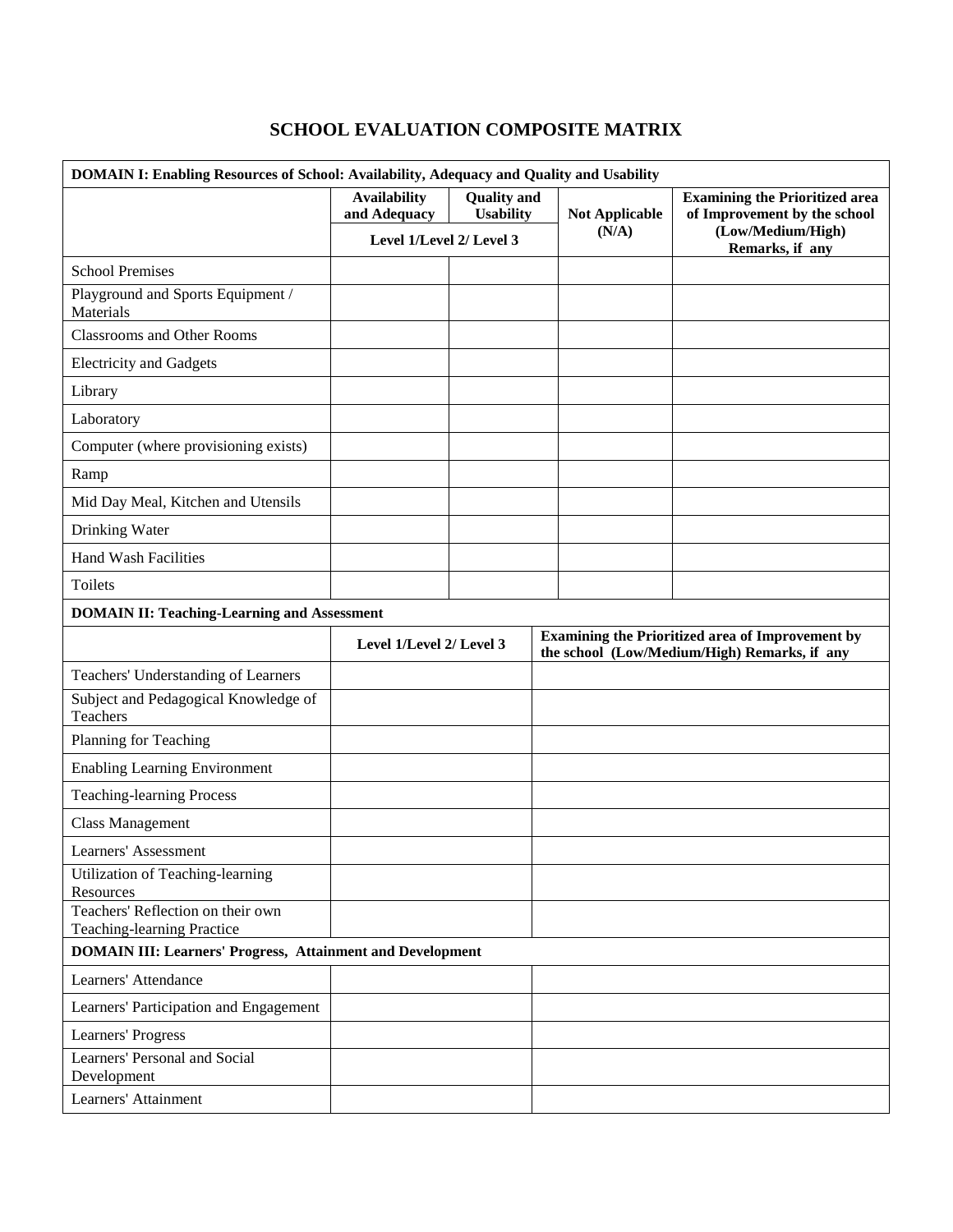| <b>DOMAIN IV: Managing Teacher Performance and Professional Development</b> |                          |                                                                                                            |  |  |  |  |  |  |
|-----------------------------------------------------------------------------|--------------------------|------------------------------------------------------------------------------------------------------------|--|--|--|--|--|--|
|                                                                             | Level 1/Level 2/ Level 3 | <b>Examining the Prioritized area of</b><br>Improvement by the school<br>(Low/Medium/High) Remarks, if any |  |  |  |  |  |  |
| Orientation of New Teachers                                                 |                          |                                                                                                            |  |  |  |  |  |  |
| <b>Teachers' Attendance</b>                                                 |                          |                                                                                                            |  |  |  |  |  |  |
| Assigning Responsibilities and Defining<br>Performance Goals                |                          |                                                                                                            |  |  |  |  |  |  |
| Teachers 'Preparedness for Changing Curricular<br>Expectations              |                          |                                                                                                            |  |  |  |  |  |  |
| Monitoring of Teachers Performance                                          |                          |                                                                                                            |  |  |  |  |  |  |
| <b>Teachers' Professional Development</b>                                   |                          |                                                                                                            |  |  |  |  |  |  |
| <b>DOMAIN V: School Leadership and Management</b>                           |                          |                                                                                                            |  |  |  |  |  |  |
| Building Vision and Setting Direction                                       |                          |                                                                                                            |  |  |  |  |  |  |
| Leading Change and Improvement                                              |                          |                                                                                                            |  |  |  |  |  |  |
| Leading Teaching-learning                                                   |                          |                                                                                                            |  |  |  |  |  |  |
| Leading Management of School                                                |                          |                                                                                                            |  |  |  |  |  |  |
| <b>DOMAIN VI: Inclusion, Health and Safety</b>                              |                          |                                                                                                            |  |  |  |  |  |  |
| <b>Inclusive Culture</b>                                                    |                          |                                                                                                            |  |  |  |  |  |  |
| Inclusion of Children With Special Needs<br>(CWSN)                          |                          |                                                                                                            |  |  |  |  |  |  |
| <b>Physical Safety</b>                                                      |                          |                                                                                                            |  |  |  |  |  |  |
| Psychological Safety                                                        |                          |                                                                                                            |  |  |  |  |  |  |
| Health and Hygiene                                                          |                          |                                                                                                            |  |  |  |  |  |  |
| <b>DOMAIN VII: Productive, Community and Participation</b>                  |                          |                                                                                                            |  |  |  |  |  |  |
| Organization and Management of SMC/ SDMC                                    |                          |                                                                                                            |  |  |  |  |  |  |
| Role in School Improvement                                                  |                          |                                                                                                            |  |  |  |  |  |  |
| School-Community Linkages                                                   |                          |                                                                                                            |  |  |  |  |  |  |
| Community as Learning Resource                                              |                          |                                                                                                            |  |  |  |  |  |  |
| <b>Empowering Community</b>                                                 |                          |                                                                                                            |  |  |  |  |  |  |
| <b>Remarks:</b>                                                             |                          |                                                                                                            |  |  |  |  |  |  |
|                                                                             |                          |                                                                                                            |  |  |  |  |  |  |